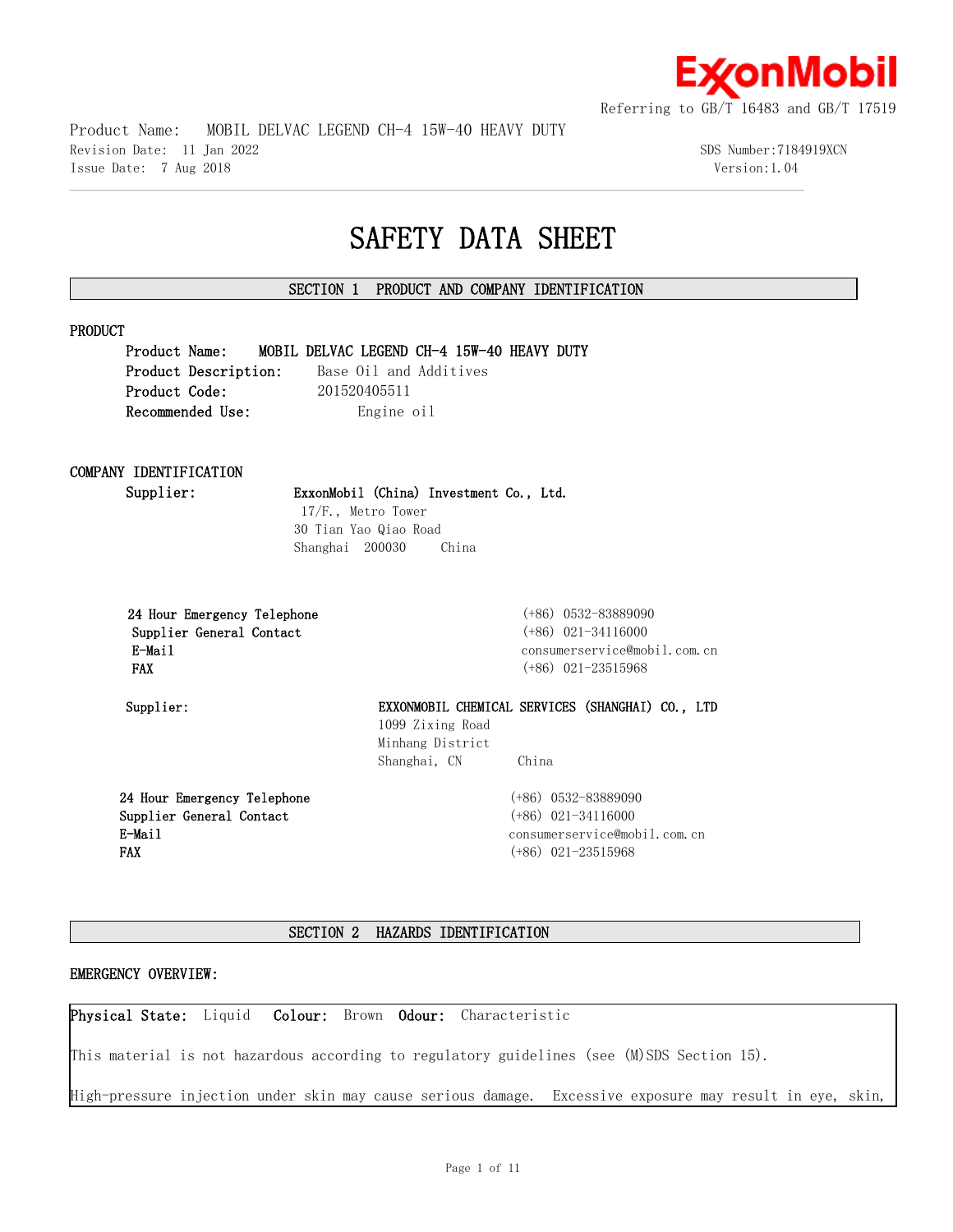

Product Name: MOBIL DELVAC LEGEND CH-4 15W-40 HEAVY DUTY Revision Date: 11 Jan 2022 SDS Number:7184919XCN Issue Date: 7 Aug 2018 Version:1.04

or respiratory irritation.

This material is not hazardous according to regulatory guidelines (see (M)SDS Section 15).

 $\mathcal{L} = \{ \mathcal{L} = \{ \mathcal{L} = \{ \mathcal{L} = \{ \mathcal{L} = \{ \mathcal{L} = \{ \mathcal{L} = \{ \mathcal{L} = \{ \mathcal{L} = \{ \mathcal{L} = \{ \mathcal{L} = \{ \mathcal{L} = \{ \mathcal{L} = \{ \mathcal{L} = \{ \mathcal{L} = \{ \mathcal{L} = \{ \mathcal{L} = \{ \mathcal{L} = \{ \mathcal{L} = \{ \mathcal{L} = \{ \mathcal{L} = \{ \mathcal{L} = \{ \mathcal{L} = \{ \mathcal{L} = \{ \mathcal{$ 

# **Other hazard information:**

# **PHYSICAL / CHEMICAL HAZARDS**

No significant hazards.

# **HEALTH HAZARDS**

High-pressure injection under skin may cause serious damage. Excessive exposure may result in eye, skin, or respiratory irritation.

#### **ENVIRONMENTAL HAZARDS**

No significant hazards.

**NOTE:** This material should not be used for any other purpose than the intended use in Section 1 without expert advice. Health studies have shown that chemical exposure may cause potential human health risks which may vary from person to person.

### **SECTION 3 COMPOSITION / INFORMATION ON INGREDIENTS**

This material is defined as a mixture.

# **Hazardous Substance(s) or Complex Substance(s) required for disclosure**

| Name                                                   | CAS#              | Concentration*         | <b>GHS</b><br>Hazard<br>Codes    |
|--------------------------------------------------------|-------------------|------------------------|----------------------------------|
| ZINC<br><b>IOPHOSPHATE</b><br><b>ALKY</b> <sup>I</sup> | $113706 - 15 - 3$ | 2.5%<br><b>Service</b> | H401.<br>H318.<br>H315.<br>H303, |
|                                                        |                   |                        | H411                             |

\* All concentrations are percent by weight unless ingredient is a gas. Gas concentrations are in percent by volume.

# **SECTION 4 FIRST AID MEASURES**

# **FIRST AID: INHALATION**

Remove from further exposure. For those providing assistance, avoid exposure to yourself or others. Use adequate respiratory protection. If respiratory irritation, dizziness, nausea, or unconsciousness occurs, seek immediate medical assistance. If breathing has stopped, assist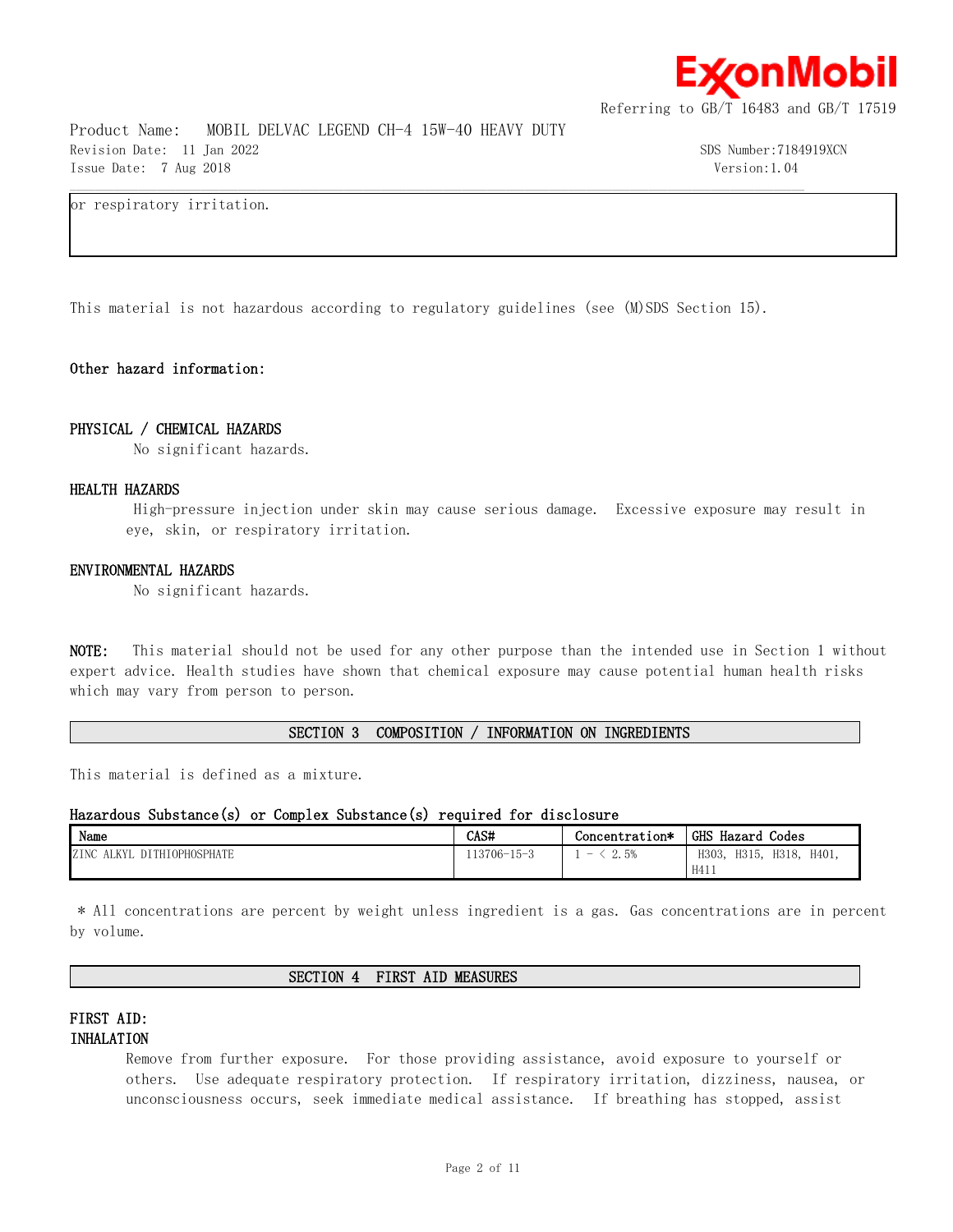

Product Name: MOBIL DELVAC LEGEND CH-4 15W-40 HEAVY DUTY Revision Date: 11 Jan 2022 SDS Number:7184919XCN Issue Date: 7 Aug 2018 Version:1.04

ventilation with a mechanical device or use mouth-to-mouth resuscitation.

 $\mathcal{L} = \{ \mathcal{L} = \{ \mathcal{L} = \{ \mathcal{L} = \{ \mathcal{L} = \{ \mathcal{L} = \{ \mathcal{L} = \{ \mathcal{L} = \{ \mathcal{L} = \{ \mathcal{L} = \{ \mathcal{L} = \{ \mathcal{L} = \{ \mathcal{L} = \{ \mathcal{L} = \{ \mathcal{L} = \{ \mathcal{L} = \{ \mathcal{L} = \{ \mathcal{L} = \{ \mathcal{L} = \{ \mathcal{L} = \{ \mathcal{L} = \{ \mathcal{L} = \{ \mathcal{L} = \{ \mathcal{L} = \{ \mathcal{$ 

# **SKIN CONTACT**

Wash contact areas with soap and water. If product is injected into or under the skin, or into any part of the body, regardless of the appearance of the wound or its size, the individual should be evaluated immediately by a physician as a surgical emergency. Even though initial symptoms from high pressure injection may be minimal or absent, early surgical treatment within the first few hours may significantly reduce the ultimate extent of injury.

# **EYE CONTACT**

Flush thoroughly with water. If irritation occurs, get medical assistance.

# **INGESTION**

First aid is normally not required. Seek medical attention if discomfort occurs.

#### **IMPORTANT SYMPTOMS AND HEALTH EFFECTS**

Local necrosis as evidenced by delayed onset of pain and tissue damage a few hours after injection.

### **ADVICE TO PROTECT RESCUER**

Please refer to Section 8 for personal protection information.

#### **NOTE TO PHYSICIAN**

The need to have special means for providing specific and immediate medical treatment available in the workplace is not expected.

# **SECTION 5 FIRE FIGHTING MEASURES**

# **EXTINGUISHING MEDIA**

**Appropriate Extinguishing Media:** Use water fog, foam, dry chemical or carbon dioxide (CO2) to extinguish flames.

**Inappropriate Extinguishing Media:** Straight streams of water

#### **SPECIAL HAZARD WHEN ON FIRE**

In case of fire, see below for hazardous combustion products. Containers exposed to excessive heat from a fire may rupture.

#### **FIRE FIGHTING INSTRUCTIONS AND PROTECTIVE MEASURES**

#### **FIRE FIGHTING**

**Fire Fighting Instructions:** Evacuate area. Prevent run-off from fire control or dilution from entering streams, sewers or drinking water supply. Fire-fighters should use standard protective equipment and in enclosed spaces, self-contained breathing apparatus (SCBA). Use water spray to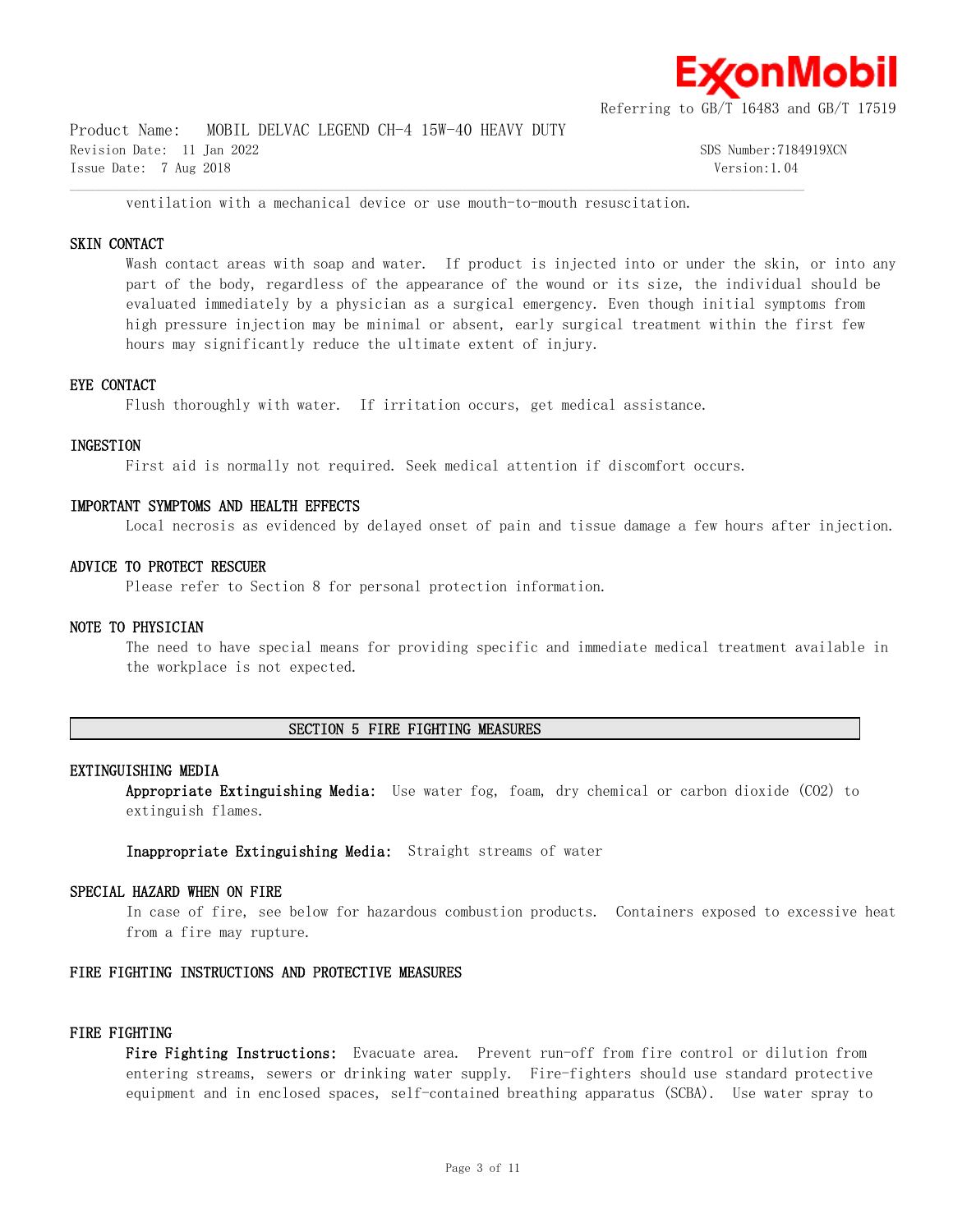

Product Name: MOBIL DELVAC LEGEND CH-4 15W-40 HEAVY DUTY Revision Date: 11 Jan 2022 SDS Number:7184919XCN Issue Date: 7 Aug 2018 Version:1.04

cool fire exposed surfaces and to protect personnel.

**Hazardous Combustion Products:** Aldehydes, Incomplete combustion products, Oxides of carbon, Smoke, Fume, Sulphur oxides

#### **FLAMMABILITY PROPERTIES**

**Flash Point [Method]:** 225 C (437 F) [ ASTM D-92] **Flammable Limits (Approximate volume % in air):** LEL: 0.9 UEL: 7.0 **Autoignition Temperature:** N/D

#### **SECTION 6 ACCIDENTAL RELEASE MEASURES**

 $\mathcal{L} = \{ \mathcal{L} = \{ \mathcal{L} = \{ \mathcal{L} = \{ \mathcal{L} = \{ \mathcal{L} = \{ \mathcal{L} = \{ \mathcal{L} = \{ \mathcal{L} = \{ \mathcal{L} = \{ \mathcal{L} = \{ \mathcal{L} = \{ \mathcal{L} = \{ \mathcal{L} = \{ \mathcal{L} = \{ \mathcal{L} = \{ \mathcal{L} = \{ \mathcal{L} = \{ \mathcal{L} = \{ \mathcal{L} = \{ \mathcal{L} = \{ \mathcal{L} = \{ \mathcal{L} = \{ \mathcal{L} = \{ \mathcal{$ 

#### **NOTIFICATION PROCEDURES**

In the event of a spill or accidental release, notify relevant authorities in accordance with all applicable regulations.

# **PROTECTIVE MEASURES**

Avoid contact with spilled material. See Section 5 for fire fighting information. See the Hazard Identification Section for Significant Hazards. See Section 4 for First Aid Advice. See Section 8 for advice on the minimum requirements for personal protective equipment. Additional protective measures may be necessary, depending on the specific circumstances and/or the expert judgment of the emergency responders.

For emergency responders: Respiratory protection: respiratory protection will be necessary only in special cases, e.g., formation of mists. Half-face or full-face respirator with filter(s) for dust/organic vapor or Self Contained Breathing Apparatus (SCBA) can be used depending on the size of spill and potential level of exposure. If the exposure cannot be completely characterized or an oxygen deficient atmosphere is possible or anticipated, SCBA is recommended. Work gloves that are resistant to hydrocarbons are recommended. Gloves made of polyvinyl acetate (PVA) are not waterresistant and are not suitable for emergency use. Chemical goggles are recommended if splashes or contact with eyes is possible. Small spills: normal antistatic work clothes are usually adequate. Large spills: full body suit of chemical resistant, antistatic material is recommended.

#### **ENVIRONMENTAL PRECAUTIONS**

Large Spills: Dike far ahead of liquid spill for later recovery and disposal. Prevent entry into waterways, sewers, basements or confined areas.

#### **SPILL MANAGEMENT**

Land Spill: Stop leak if you can do so without risk. Recover by pumping or with suitable absorbent.

Water Spill: Stop leak if you can do so without risk. Confine the spill immediately with booms. Warn other shipping. Remove from the surface by skimming or with suitable absorbents. Seek the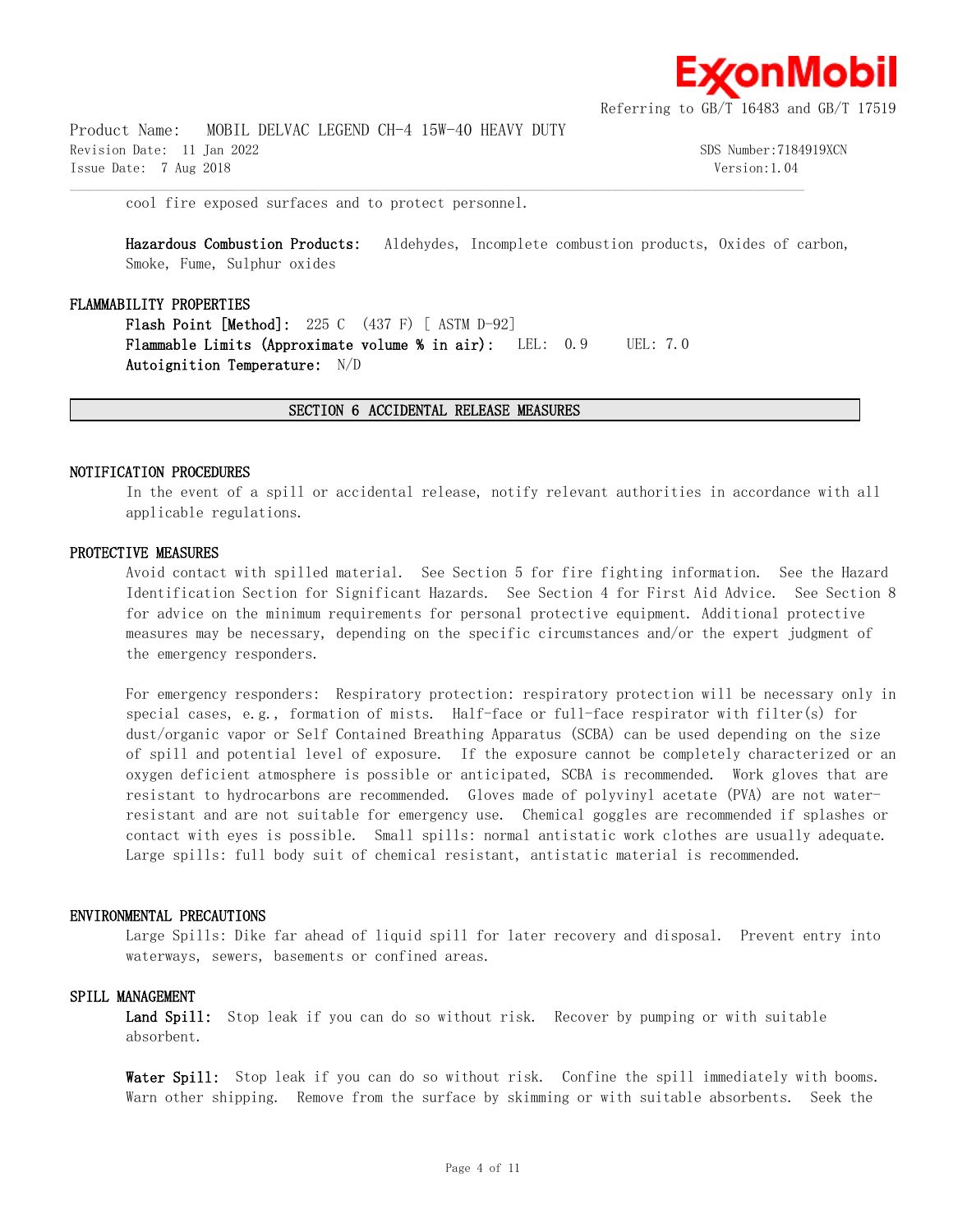

Product Name: MOBIL DELVAC LEGEND CH-4 15W-40 HEAVY DUTY Revision Date: 11 Jan 2022 SDS Number:7184919XCN Issue Date: 7 Aug 2018 Version:1.04

advice of a specialist before using dispersants.

Water spill and land spill recommendations are based on the most likely spill scenario for this material; however, geographic conditions, wind, temperature, (and in the case of a water spill) wave and current direction and speed may greatly influence the appropriate action to be taken. For this reason, local experts should be consulted. Note: Local regulations may prescribe or limit action to be taken.

#### **SECTION 7 HANDLING AND STORAGE**

 $\mathcal{L} = \{ \mathcal{L} = \{ \mathcal{L} = \{ \mathcal{L} = \{ \mathcal{L} = \{ \mathcal{L} = \{ \mathcal{L} = \{ \mathcal{L} = \{ \mathcal{L} = \{ \mathcal{L} = \{ \mathcal{L} = \{ \mathcal{L} = \{ \mathcal{L} = \{ \mathcal{L} = \{ \mathcal{L} = \{ \mathcal{L} = \{ \mathcal{L} = \{ \mathcal{L} = \{ \mathcal{L} = \{ \mathcal{L} = \{ \mathcal{L} = \{ \mathcal{L} = \{ \mathcal{L} = \{ \mathcal{L} = \{ \mathcal{$ 

#### **HANDLING**

Avoid contact with used product. Prevent small spills and leakage to avoid slip hazard. Material can accumulate static charges which may cause an electrical spark (ignition source). When the material is handled in bulk, an electrical spark could ignite any flammable vapors from liquids or residues that may be present (e.g., during switch-loading operations). Use proper bonding and/or earthing procedures. However, bonding and earthing may not eliminate the hazard from static accumulation. Consult local applicable standards for guidance. Additional references include American Petroleum Institute 2003 (Protection Against Ignitions Arising out of Static, Lightning and Stray Currents) or National Fire Protection Agency 77 (Recommended Practice on Static Electricity) or CENELEC CLC/TR 50404 (Electrostatics  $-$  Code of practice for the avoidance of hazards due to static electricity).

**Static Accumulator:** This material is a static accumulator.

#### **STORAGE**

The type of container used to store the material may affect static accumulation and dissipation. Do not store in open or unlabelled containers.

# **SECTION 8 EXPOSURE CONTROLS / PERSONAL PROTECTION**

**Exposure limits/standards for materials that can be formed when handling this product:** When mists / aerosols can occur, the following are recommended: 5 mg/m3 - ACGIH TLV (inhalable fraction).

NOTE: Limits/standards shown for guidance only. Follow applicable regulations.

#### **ENGINEERING CONTROLS**

The level of protection and types of controls necessary will vary depending upon potential exposure conditions. Control measures to consider:

No special requirements under ordinary conditions of use and with adequate ventilation.

#### **PERSONAL PROTECTION**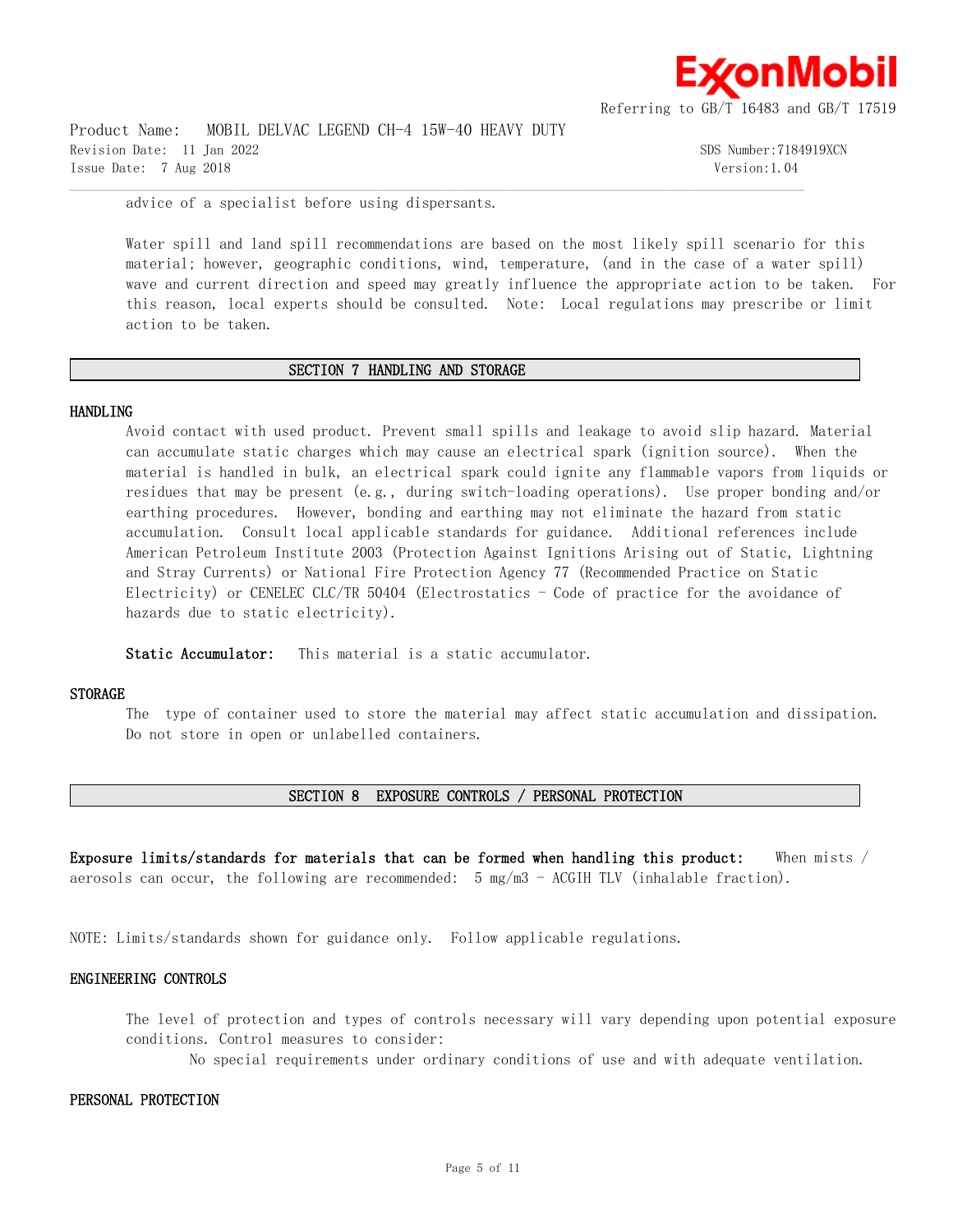

Product Name: MOBIL DELVAC LEGEND CH-4 15W-40 HEAVY DUTY Revision Date: 11 Jan 2022 SDS Number:7184919XCN Issue Date: 7 Aug 2018 Version:1.04

Personal protective equipment selections vary based on potential exposure conditions such as applications, handling practices, concentration and ventilation. Information on the selection of protective equipment for use with this material, as provided below, is based upon intended, normal usage.

 $\mathcal{L} = \{ \mathcal{L} = \{ \mathcal{L} = \{ \mathcal{L} = \{ \mathcal{L} = \{ \mathcal{L} = \{ \mathcal{L} = \{ \mathcal{L} = \{ \mathcal{L} = \{ \mathcal{L} = \{ \mathcal{L} = \{ \mathcal{L} = \{ \mathcal{L} = \{ \mathcal{L} = \{ \mathcal{L} = \{ \mathcal{L} = \{ \mathcal{L} = \{ \mathcal{L} = \{ \mathcal{L} = \{ \mathcal{L} = \{ \mathcal{L} = \{ \mathcal{L} = \{ \mathcal{L} = \{ \mathcal{L} = \{ \mathcal{$ 

**Respiratory Protection:** If engineering controls do not maintain airborne contaminant concentrations at a level which is adequate to protect worker health, an approved respirator may be appropriate. Respirator selection, use, and maintenance must be in accordance with regulatory requirements, if applicable. Types of respirators to be considered for this material include:

No special requirements under ordinary conditions of use and with adequate ventilation. Particulate filter when appropriate.

For high airborne concentrations, use an approved supplied-air respirator, operated in positive pressure mode. Supplied air respirators with an escape bottle may be appropriate when oxygen levels are inadequate, gas/vapour warning properties are poor, or if air purifying filter capacity/rating may be exceeded.

**Hand Protection:** Any specific glove information provided is based on published literature and glove manufacturer data. Glove suitability and breakthrough time will differ depending on the specific use conditions. Contact the glove manufacturer for specific advice on glove selection and breakthrough times for your use conditions. Inspect and replace worn or damaged gloves. The types of gloves to be considered for this material include:

No protection is ordinarily required under normal conditions of use. Nitrile,Viton

**Eye Protection:** If contact is likely, safety glasses with side shields are recommended.

**Skin and Body Protection:** Any specific clothing information provided is based on published literature or manufacturer data. The types of clothing to be considered for this material include: No skin protection is ordinarily required under normal conditions of use. In accordance with good industrial hygiene practices, precautions should be taken to avoid skin contact.

**Specific Hygiene Measures:** Always observe good personal hygiene measures, such as washing after handling the material and before eating, drinking, and/or smoking. Routinely wash work clothing and protective equipment to remove contaminants. Discard contaminated clothing and footwear that cannot be cleaned. Practice good housekeeping.

# **ENVIRONMENTAL CONTROLS**

Comply with applicable environmental regulations limiting discharge to air, water and soil. Protect the environment by applying appropriate control measures to prevent or limit emissions.

# **SECTION 9 PHYSICAL AND CHEMICAL PROPERTIES**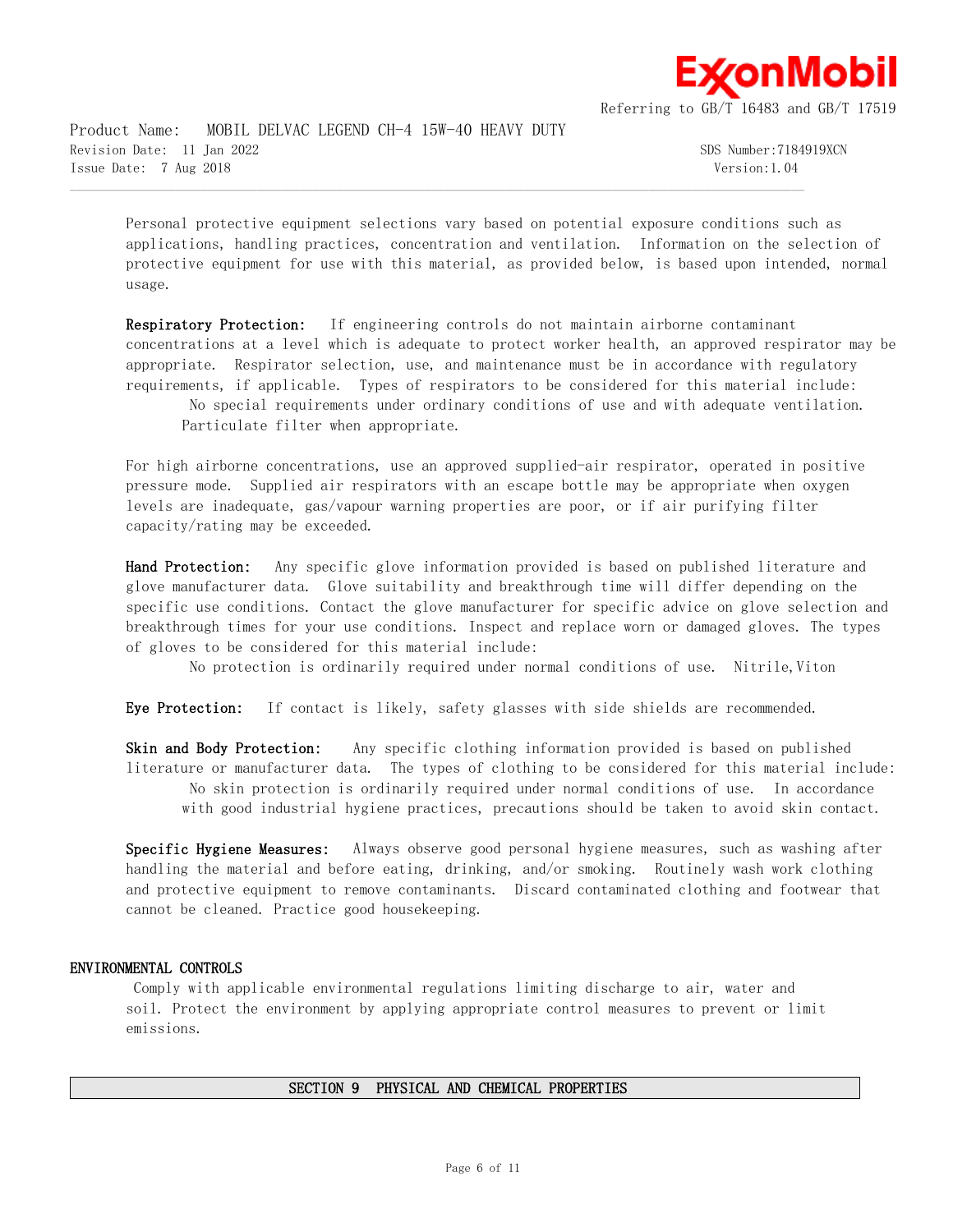

Product Name: MOBIL DELVAC LEGEND CH-4 15W-40 HEAVY DUTY Revision Date: 11 Jan 2022 SDS Number:7184919XCN Issue Date: 7 Aug 2018 Version:1.04

**Note: Physical and chemical properties are provided for safety, health and environmental considerations only and may not fully represent product specifications. Contact the Supplier for additional information.**

 $\mathcal{L} = \{ \mathcal{L} = \{ \mathcal{L} = \{ \mathcal{L} = \{ \mathcal{L} = \{ \mathcal{L} = \{ \mathcal{L} = \{ \mathcal{L} = \{ \mathcal{L} = \{ \mathcal{L} = \{ \mathcal{L} = \{ \mathcal{L} = \{ \mathcal{L} = \{ \mathcal{L} = \{ \mathcal{L} = \{ \mathcal{L} = \{ \mathcal{L} = \{ \mathcal{L} = \{ \mathcal{L} = \{ \mathcal{L} = \{ \mathcal{L} = \{ \mathcal{L} = \{ \mathcal{L} = \{ \mathcal{L} = \{ \mathcal{$ 

**GENERAL INFORMATION Physical State:** Liquid **Colour:** Brown **Odour:** Characteristic **Odour Threshold:** N/D **IMPORTANT HEALTH, SAFETY, AND ENVIRONMENTAL INFORMATION Relative Density (at 15 C):** 0.873 **Flash Point [Method]:** 225 C (437 F) [ ASTM D-92] **Flammable Limits (Approximate volume % in air):** LEL: 0.9 UEL: 7.0 **Flammability (Solid, Gas):** N/A **Autoignition Temperature:** N/D **Boiling Point / Range:** > 316 C (600 F) **Vapour Density (Air = 1):**  $> 2$  at 101 kPa **Vapour Pressure:**  $\langle 0.013 \text{ kPa} (0.1 \text{ mm Hg}) \text{ at } 20 \text{ }^{\circ} \text{ C}$ **Evaporation Rate (n-butyl acetate = 1):** N/D **pH:** N/A **Log Pow (n-Octanol/Water Partition Coefficient):** > 3.5 **Solubility in Water:** Negligible **Viscosity:** 114 cSt (114 mm2/sec) at 40 C | 14.9 cSt (14.9 mm2/sec) at 100 C [ASTM D 445] **Freezing Point:** N/D **Melting Point:** N/A **Decomposition Temperature:** N/D **Oxidizing Properties:** See Hazards Identification Section.

**OTHER INFORMATION**

**DMSO Extract (mineral oil only), IP-346:** < 3 %wt

#### **SECTION 10 STABILITY AND REACTIVITY**

**STABILITY:** Material is stable under normal conditions.

**POSSIBILITY OF HAZARDOUS REACTIONS:** Hazardous polymerization will not occur.

**CONDITIONS TO AVOID:** Excessive heat. High energy sources of ignition.

**MATERIALS TO AVOID:** Strong oxidisers

**HAZARDOUS DECOMPOSITION PRODUCTS:** Material does not decompose at ambient temperatures.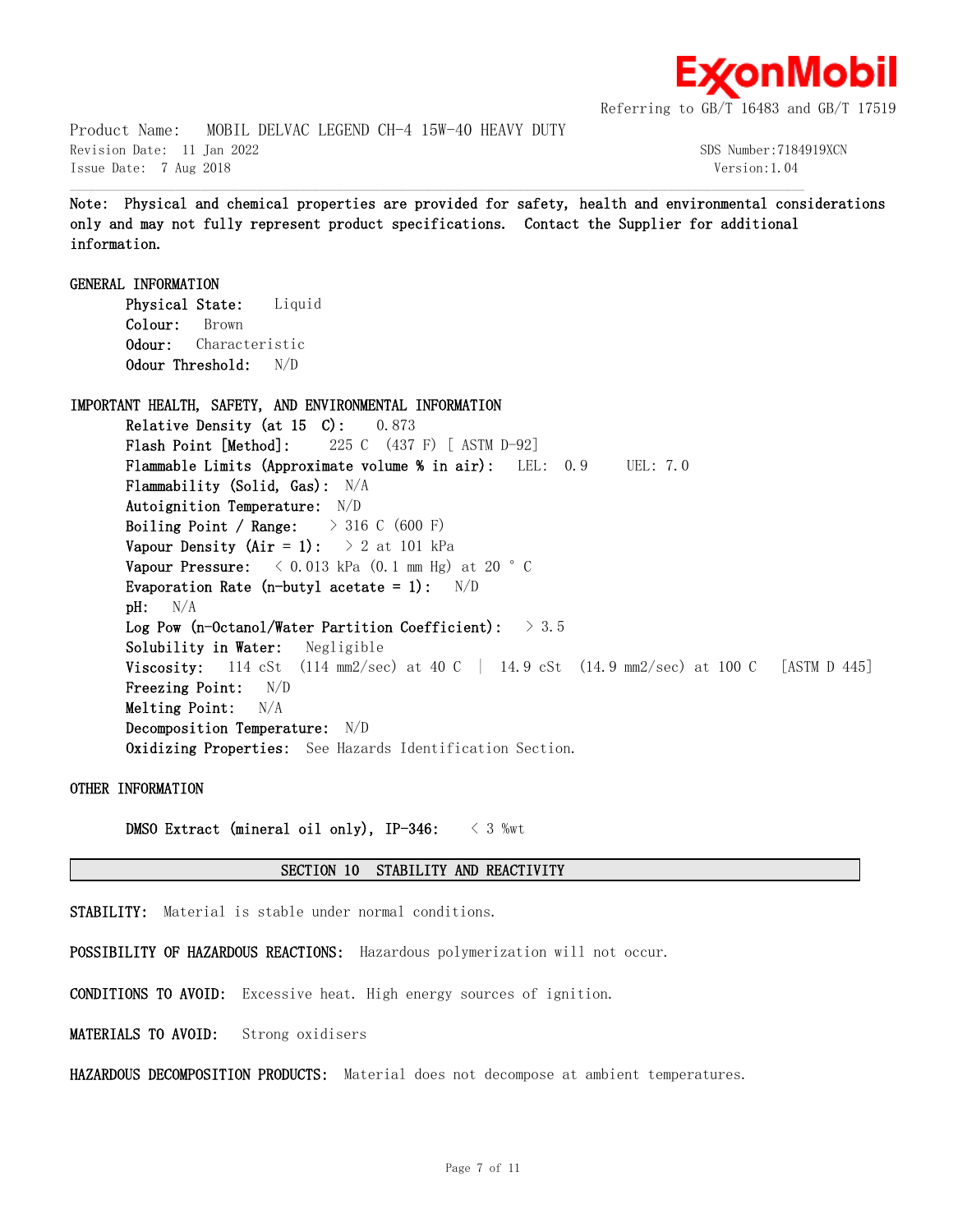

Product Name: MOBIL DELVAC LEGEND CH-4 15W-40 HEAVY DUTY Revision Date: 11 Jan 2022 SDS Number:7184919XCN Issue Date: 7 Aug 2018 Version:1.04

# $\mathcal{L} = \{ \mathcal{L} = \{ \mathcal{L} = \{ \mathcal{L} = \{ \mathcal{L} = \{ \mathcal{L} = \{ \mathcal{L} = \{ \mathcal{L} = \{ \mathcal{L} = \{ \mathcal{L} = \{ \mathcal{L} = \{ \mathcal{L} = \{ \mathcal{L} = \{ \mathcal{L} = \{ \mathcal{L} = \{ \mathcal{L} = \{ \mathcal{L} = \{ \mathcal{L} = \{ \mathcal{L} = \{ \mathcal{L} = \{ \mathcal{L} = \{ \mathcal{L} = \{ \mathcal{L} = \{ \mathcal{L} = \{ \mathcal{$ **SECTION 11 TOXICOLOGICAL INFORMATION**

# **INFORMATION ON TOXICOLOGICAL EFFECTS**

| Hazard Class                            | Conclusion / Remarks                                        |  |  |
|-----------------------------------------|-------------------------------------------------------------|--|--|
| Inhalation                              |                                                             |  |  |
| Acute Toxicity: No end point data for   | Minimally Toxic. Based on assessment of the components.     |  |  |
| material.                               |                                                             |  |  |
| Irritation: No end point data for       | Negligible hazard at ambient/normal handling temperatures.  |  |  |
| material.                               |                                                             |  |  |
| Ingestion                               |                                                             |  |  |
| Acute Toxicity: No end point data for   | Minimally Toxic. Based on assessment of the components.     |  |  |
| material.                               |                                                             |  |  |
| Skin                                    |                                                             |  |  |
| Acute Toxicity: No end point data for   | Minimally Toxic. Based on assessment of the components.     |  |  |
| material.                               |                                                             |  |  |
| Skin Corrosion/Irritation: No end point | Negligible irritation to skin at ambient temperatures.      |  |  |
| data for material.                      | Based on assessment of the components.                      |  |  |
| Eye                                     |                                                             |  |  |
| Serious Eye Damage/Irritation: No end   | May cause mild, short-lasting discomfort to eyes. Based on  |  |  |
| point data for material.                | assessment of the components.                               |  |  |
| Sensitisation                           |                                                             |  |  |
| Respiratory Sensitization: No end point | Not expected to be a respiratory sensitizer.                |  |  |
| data for material.                      |                                                             |  |  |
| Skin Sensitization: No end point data   | Not expected to be a skin sensitizer. Based on assessment   |  |  |
| for material.                           | of the components.                                          |  |  |
| Aspiration: Data available.             | Not expected to be an aspiration hazard. Based on physico-  |  |  |
|                                         | chemical properties of the material.                        |  |  |
| Germ Cell Mutagenicity: No end point    | Not expected to be a germ cell mutagen. Based on assessment |  |  |
| data for material.                      | of the components.                                          |  |  |
| Carcinogenicity: No end point data for  | Not expected to cause cancer. Based on assessment of the    |  |  |
| material.                               | components.                                                 |  |  |
| Reproductive Toxicity: No end point     | Not expected to be a reproductive toxicant. Based on        |  |  |
| data for material.                      | assessment of the components.                               |  |  |
| Lactation: No end point data for        | Not expected to cause harm to breast-fed children.          |  |  |
| material.                               |                                                             |  |  |
| Specific Target Organ Toxicity (STOT)   |                                                             |  |  |
| Single Exposure: No end point data for  | Not expected to cause organ damage from a single exposure.  |  |  |
| material.                               |                                                             |  |  |
| Repeated Exposure: No end point data    | Not expected to cause organ damage from prolonged or        |  |  |
| for material.                           | repeated exposure. Based on assessment of the components.   |  |  |

# **OTHER INFORMATION**

# **For the product itself:**

Component concentrations in this formulation would not be expected to cause skin sensitization, based on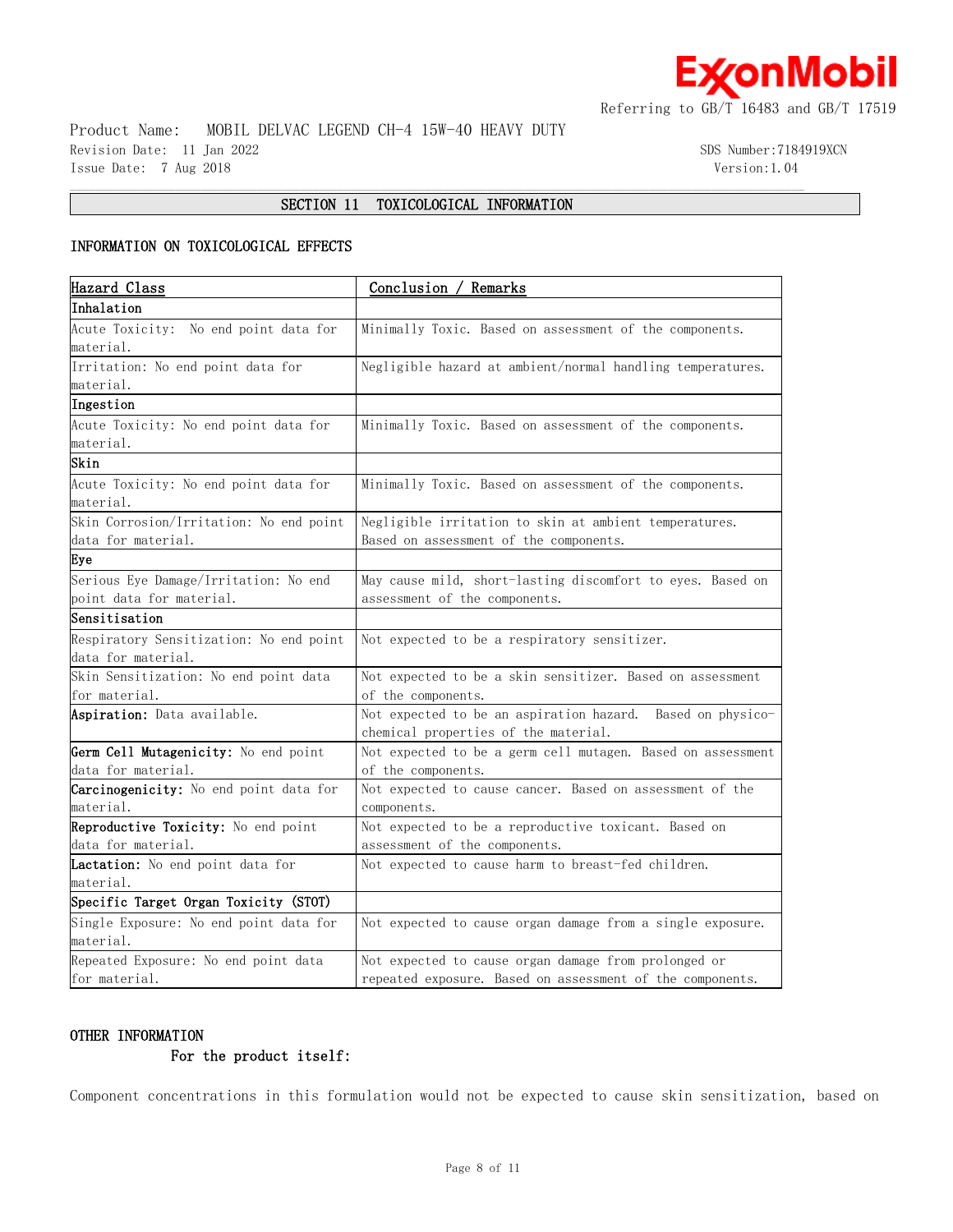

Product Name: MOBIL DELVAC LEGEND CH-4 15W-40 HEAVY DUTY Revision Date: 11 Jan 2022 SDS Number:7184919XCN Issue Date: 7 Aug 2018 Version:1.04

tests of the components, this formulation, or similar formulations.

Diesel engine oils: Not carcinogenic in animals tests. Used and unused diesel engine oils did not produce any carcinogenic effects in chronic mouse skin painting studies. Oils that are used in gasoline engines may become hazardous and display the following properties: Carcinogenic in animal tests. Caused mutations in vitro. Possible allergen and photoallergen. Contains polycyclic aromatic compounds (PAC) from combustion products of gasoline and/or thermal degradation products.

 $\mathcal{L} = \{ \mathcal{L} = \{ \mathcal{L} = \{ \mathcal{L} = \{ \mathcal{L} = \{ \mathcal{L} = \{ \mathcal{L} = \{ \mathcal{L} = \{ \mathcal{L} = \{ \mathcal{L} = \{ \mathcal{L} = \{ \mathcal{L} = \{ \mathcal{L} = \{ \mathcal{L} = \{ \mathcal{L} = \{ \mathcal{L} = \{ \mathcal{L} = \{ \mathcal{L} = \{ \mathcal{L} = \{ \mathcal{L} = \{ \mathcal{L} = \{ \mathcal{L} = \{ \mathcal{L} = \{ \mathcal{L} = \{ \mathcal{$ 

# **Contains:**

Base oil severely refined: Not carcinogenic in animal studies. Representative material passes IP-346, Modified Ames test, and/or other screening tests. Dermal and inhalation studies showed minimal effects; lung non-specific infiltration of immune cells, oil deposition and minimal granuloma formation. Not sensitising in test animals.

**IARC Classification: The following ingredients are cited on the lists below:** None.

|                     | --REGULATORY LISTS SEARCHED-- |              |
|---------------------|-------------------------------|--------------|
| $1 = \text{IARC}$ 1 | $2 = IARC 2A$                 | $3 = IARC2B$ |

# **SECTION 12 ECOLOGICAL INFORMATION**

The information given is based on data for the material, components of the material, or for similar materials, through the application of bridging principals.

#### **ECOTOXICITY**

Material -- Not expected to be harmful to aquatic organisms.

# **PERSISTENCE AND DEGRADABILITY**

#### **Biodegradation:**

Base oil component  $-$  Expected to be inherently biodegradable

#### **BIOACCUMULATION POTENTIAL**

Base oil component -- Has the potential to bioaccumulate, however metabolism or physical properties may reduce the bioconcentration or limit bioavailability.

#### **MOBILITY**

Base oil component -- Low solubility and floats and is expected to migrate from water to the land. Expected to partition to sediment and wastewater solids.

#### **SECTION 13 DISPOSAL CONSIDERATIONS**

Disposal recommendations based on material as supplied. Disposal must be in accordance with current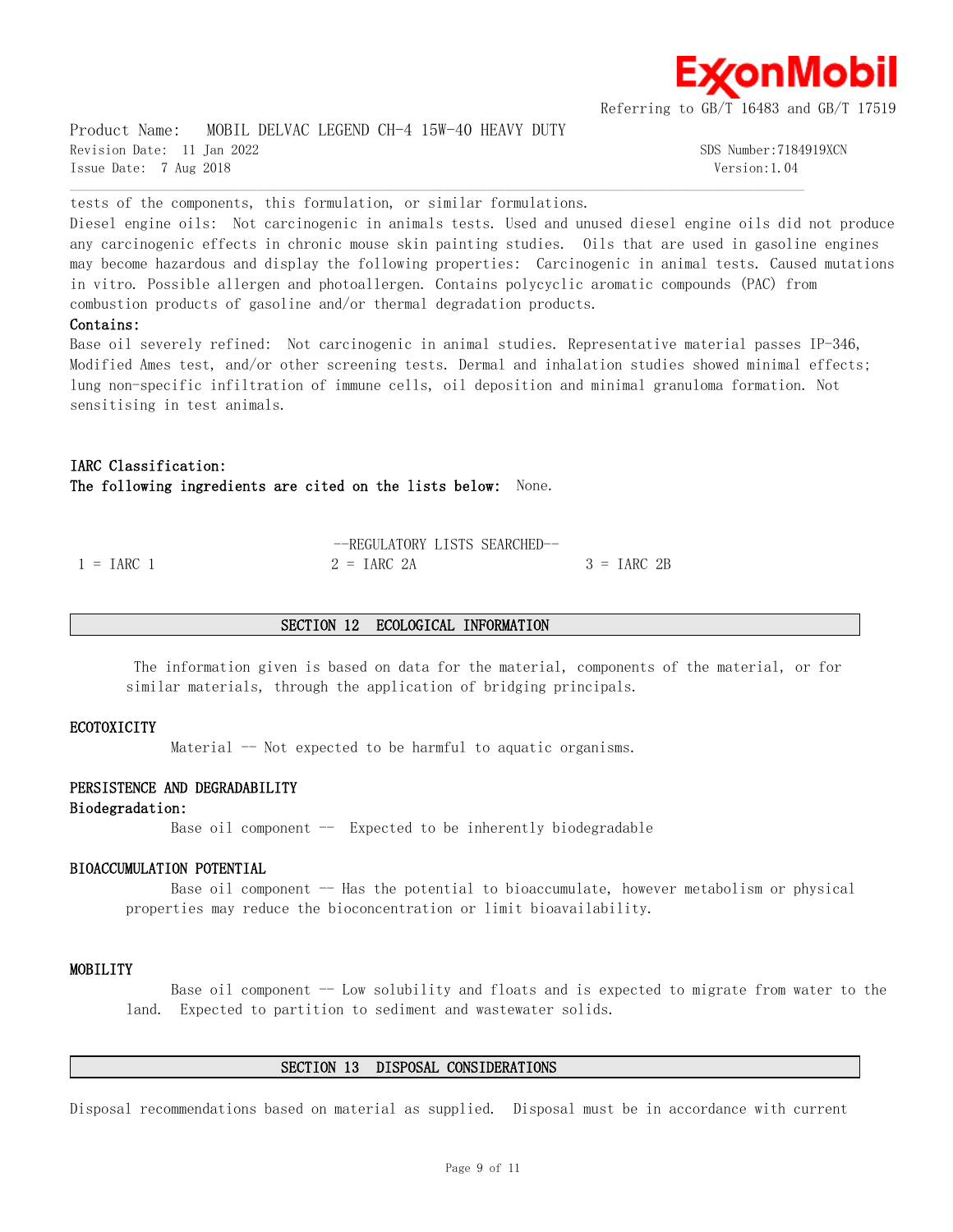

Product Name: MOBIL DELVAC LEGEND CH-4 15W-40 HEAVY DUTY Revision Date: 11 Jan 2022 SDS Number:7184919XCN Issue Date: 7 Aug 2018 Version:1.04

applicable laws and regulations, and material characteristics at time of disposal. Waste producers need to assess the actual process used when generating the waste and its contaminants in order to assign the proper waste disposal code(s).

 $\mathcal{L} = \{ \mathcal{L} = \{ \mathcal{L} = \{ \mathcal{L} = \{ \mathcal{L} = \{ \mathcal{L} = \{ \mathcal{L} = \{ \mathcal{L} = \{ \mathcal{L} = \{ \mathcal{L} = \{ \mathcal{L} = \{ \mathcal{L} = \{ \mathcal{L} = \{ \mathcal{L} = \{ \mathcal{L} = \{ \mathcal{L} = \{ \mathcal{L} = \{ \mathcal{L} = \{ \mathcal{L} = \{ \mathcal{L} = \{ \mathcal{L} = \{ \mathcal{L} = \{ \mathcal{L} = \{ \mathcal{L} = \{ \mathcal{$ 

# **DISPOSAL RECOMMENDATIONS**

Product is suitable for burning in an enclosed controlled burner for fuel value or disposal by supervised incineration at very high temperatures to prevent formation of undesirable combustion products. Protect the environment. Dispose of used oil at designated sites. Minimize skin contact. Do not mix used oils with solvents, brake fluids or coolants.

**Empty Container Warning** Empty Container Warning (where applicable): Empty containers may contain residue and can be dangerous. Do not attempt to refill or clean containers without proper instructions. Empty drums should be completely drained and safely stored until appropriately reconditioned or disposed. Empty containers should be taken for recycling, recovery, or disposal through suitably qualified or licensed contractor and in accordance with governmental regulations. DO NOT PRESSURISE, CUT, WELD, BRAZE, SOLDER, DRILL, GRIND, OR EXPOSE SUCH CONTAINERS TO HEAT, FLAME, SPARKS, STATIC ELECTRICITY, OR OTHER SOURCES OF IGNITION. THEY MAY EXPLODE AND CAUSE INJURY OR DEATH.

# **SECTION 14 TRANSPORT INFORMATION**

**China List of Dangerous Goods (GB 12268 - 2012)** : Not Regulated for Land Transport

# **INTERNATIONAL CLASSIFICATION FOR TRANSPORT**

**SEA (IMDG):** Not Regulated for Sea Transport according to IMDG-Code

**Marine Pollutant:** No

AIR (IATA): Not Regulated for Air Transport

# **SECTION 15 REGULATORY INFORMATION**

This material is not considered hazardous according to The General Rule for Classification and Hazard Communication of Chemicals (GB 13690-2009).

# **REGULATORY STATUS AND APPLICABLE LAWS AND REGULATIONS**

**The General Rules for preparation of precautionary label for Chemicals (GB 15258-2009):** Not Regulated

**Law of the People's Republic of China on Prevention and Control of Environmental Pollution by Solid Waste:** See Disposal Considerations section.